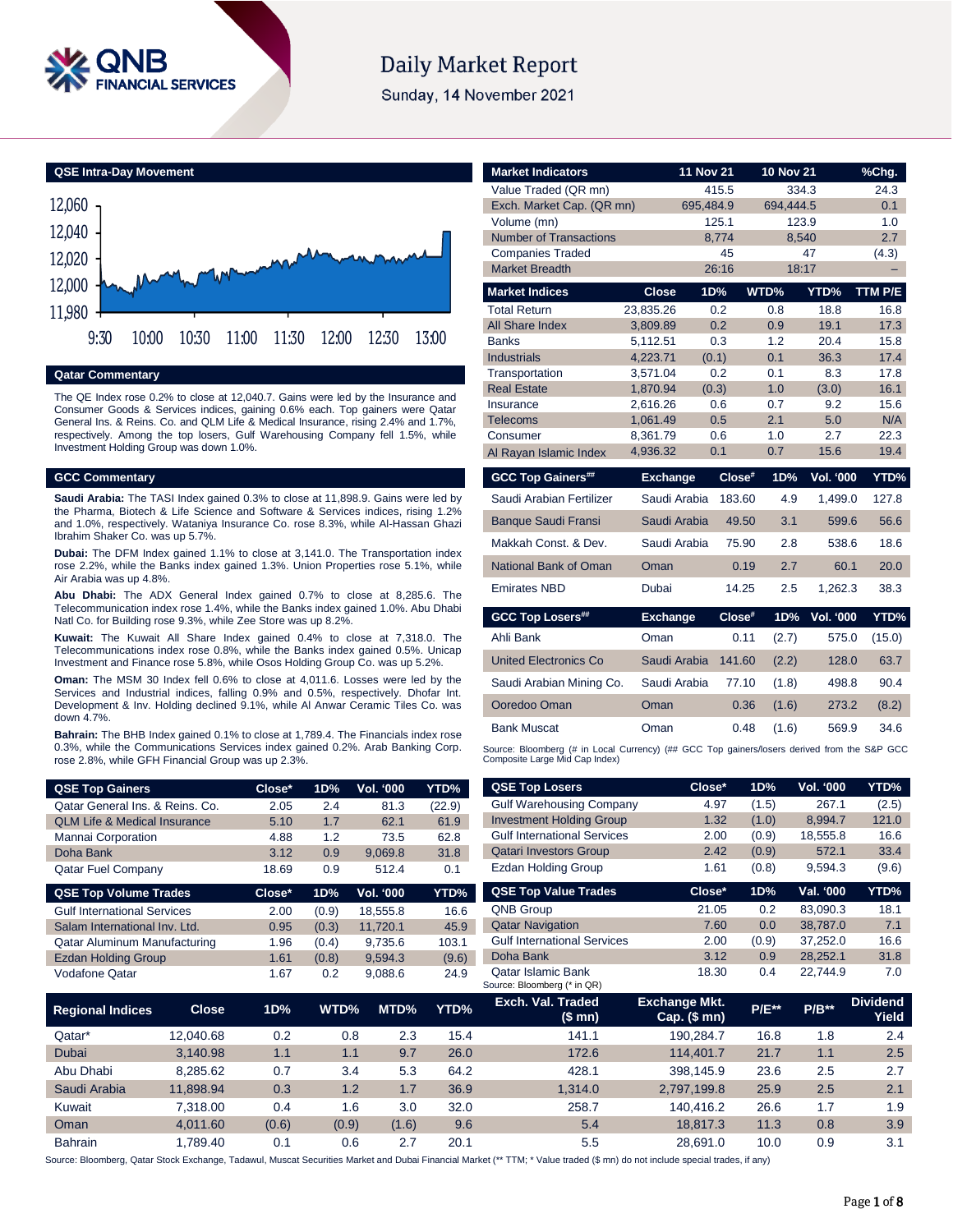# **Qatar Market Commentary**

- The QE Index rose 0.2% to close at 12,040.7. The Insurance and Consumer Goods & Services indices led the gains. The index rose on the back of buying support from GCC and foreign shareholders despite selling pressure from Qatari and Arab shareholders.
- Qatar General Ins. & Reins. Co. and QLM Life & Medical Insurance were the top gainers, rising 2.4% and 1.7%, respectively. Among the top losers, Gulf Warehousing Company fell 1.5%, while Investment Holding Group was down 1.0%.
- Volume of shares traded on Thursday rose by 1.0% to 125.1mn from 123.9mn on Wednesday. However, as compared to the 30-day moving average of 201.0mn, volume for the day was 37.8% lower. QNB Group and Qatar Navigation were the most active stocks, contributing 66.4% and 31.0% to the total volume, respectively.

| <b>Overall Activity</b>        | Buy %*   | Sell %*  | Net (QR)          |
|--------------------------------|----------|----------|-------------------|
| Qatari Individuals             | 30.85%   | 45.68%   | (61,596,014.0)    |
| <b>Qatari Institutions</b>     | 17.84%   | 36.89%   | (79, 163, 411.8)  |
| Qatari                         | 48.70%   | 82.57%   | (140, 759, 425.9) |
| <b>GCC Individuals</b>         | 0.23%    | 0.45%    | (930, 698.5)      |
| <b>GCC</b> Institutions        | 2.58%    | 0.45%    | 8,886,069.8       |
| <b>GCC</b>                     | 2.81%    | 0.90%    | 7,955,371.3       |
| Arab Individuals               | 8.81%    | 9.14%    | (1,355,569.6)     |
| <b>Arab Institutions</b>       | $0.00\%$ | $0.00\%$ | (981.5)           |
| Arab                           | 8.81%    | 9.14%    | (1,356,551.1)     |
| <b>Foreigners Individuals</b>  | 2.19%    | 2.21%    | (81, 941.6)       |
| <b>Foreigners Institutions</b> | 37.49%   | 5.19%    | 134,242,547.3     |
| <b>Foreigners</b>              | 39.68%   | 7.39%    | 134,160,605.7     |

Source: Qatar Stock Exchange (\*as a % of traded value)

# **Ratings, Earnings Releases and Global Economic Data**

#### **Ratings Updates**

| Company                                 | Agency  | <b>Market</b>  | Type*      | <b>Old Rating</b> | <b>New Rating</b> | <b>Rating Change</b> | <b>Outlook</b>  | <b>Outlook Change</b>    |
|-----------------------------------------|---------|----------------|------------|-------------------|-------------------|----------------------|-----------------|--------------------------|
|                                         |         |                |            |                   |                   |                      |                 |                          |
| Company for<br>Cooperative<br>Insurance | Fitch   | Saudi Arabia   | <b>FSR</b> | -                 | А-                | -                    | <b>Stable</b>   | -                        |
| Investcorp<br><b>Holdings</b>           | Moody's | <b>Bahrain</b> | LTR        | -                 | Ba <sub>2</sub>   | -                    | <b>Negative</b> | $\overline{\phantom{0}}$ |
|                                         |         |                |            |                   |                   |                      |                 |                          |

Source: News reports, Bloomberg (\* LTR – Long Term Rating, FSR- Financial Strength Rating)

#### **Earnings Releases**

| <b>Company</b>                                               | <b>Market</b> | <b>Currency</b> | Revenue (mn)<br>3Q2021 | % Change<br>YoY | <b>Operating Profit</b><br>(mn) 3Q2021 | % Change<br>YoY | <b>Net Profit</b><br>(mn) 3Q2021 | % Change<br>YoY |
|--------------------------------------------------------------|---------------|-----------------|------------------------|-----------------|----------------------------------------|-----------------|----------------------------------|-----------------|
| Anaam International Holding Group                            | Saudi Arabia  | <b>SR</b>       | 1.9                    | 29.5%           | (3.2)                                  | N/A             | (2.8)                            | N/A             |
| National Building and Marketing Co.                          | Saudi Arabia  | <b>SR</b>       | 163.6                  | $-7.0%$         | 28.2                                   | 679.1%          | 28.1                             | 456.8%          |
| Al Babtain Power & Telecom, Co.                              | Saudi Arabia  | <b>SR</b>       | 341.8                  | $-3.2%$         | 14.4                                   | $-36.6%$        | 12.7                             | $-17.4%$        |
| Al-Baha Investment and Develop. Co.                          | Saudi Arabia  | <b>SR</b>       | 2.6                    | $-1.1%$         | (0.1)                                  | N/A             | (0.8)                            | N/A             |
| Arabian Centres Co.                                          | Saudi Arabia  | <b>SR</b>       | 497.0                  | 6.9%            | 183.1                                  | $-13.6%$        | 90.8                             | $-18.3%$        |
| Saudi Marketing Co.                                          | Saudi Arabia  | <b>SR</b>       | 394.9                  | $-3.5%$         | 10.3                                   | $-36.0%$        | 3.5                              | $-52.8%$        |
| Saudi Real Estate Co.                                        | Saudi Arabia  | <b>SR</b>       | 141.3                  | 6.6%            | 0.1                                    | N/A             | (23.9)                           | N/A             |
| <b>Tihama Advertising and Public Relations</b><br>Co.        | Saudi Arabia  | <b>SR</b>       | 35.0                   | 63.6%           | (7.7)                                  | N/A             | (8.2)                            | N/A             |
| Al Hammadi Company for Development<br>and Investment         | Saudi Arabia  | <b>SR</b>       | 219.7                  | 5.7%            | 52.2                                   | 12.7%           | 3.6                              | $-90.2%$        |
| Fawaz Abdulaziz Alhokair Co.                                 | Saudi Arabia  | <b>SR</b>       | 1,361.3                | 14.8%           | 116.3                                  | N/A             | 20.9                             | N/A             |
| Jabal Omar Development Co.                                   | Saudi Arabia  | <b>SR</b>       | 43.1                   | 2134.2%         | (58.0)                                 | N/A             | (270.0)                          | N/A             |
| <b>Arabian Aramco Total Services</b><br><b>Company Sukuk</b> | Saudi Arabia  | <b>SR</b>       | 11,262.8               | 88.3%           | 119.0                                  | N/A             | (130.1)                          | N/A             |
| Development Works Food Co.                                   | Saudi Arabia  | <b>SR</b>       | 33.2                   | 11.8%           | 0.3                                    | $-81.9%$        | 0.8                              | 16.5%           |
| Al Jouf Cement Co.                                           | Saudi Arabia  | <b>SR</b>       | 54.9                   | $-20.4%$        | 9.4                                    | $-26.1%$        | 3.7                              | $-55.0%$        |
| Maharah Human Resources Co.                                  | Saudi Arabia  | <b>SR</b>       | 324.8                  | $-5.0%$         | 36.0                                   | $-24.2%$        | 35.6                             | $-25.9%$        |
| Tabuk Agricultural Developmental Co.                         | Saudi Arabia  | <b>SR</b>       | 36.9                   | $-22.2%$        | (4.7)                                  | N/A             | (12.3)                           | N/A             |
| Raydan Food Co.                                              | Saudi Arabia  | <b>SR</b>       | 29.8                   | 5.9%            | (15.2)                                 | N/A             | (17.5)                           | N/A             |
| <b>Emaar The Economic City</b>                               | Saudi Arabia  | <b>SR</b>       | 86.0                   | $-35.3%$        | (130.0)                                | N/A             | (173.0)                          | N/A             |
| Baazeem Trading Co.                                          | Saudi Arabia  | <b>SR</b>       | 59.5                   | $-9.8%$         | 4.8                                    | $-24.5%$        | 4.2                              | $-14.5%$        |
| Naseej International Trading Co.                             | Saudi Arabia  | <b>SR</b>       | 45.3                   | $-6.7%$         | (9.0)                                  | N/A             | (11.6)                           | N/A             |
| Al Wathba National Insurance                                 | Abu Dhabi     | <b>AED</b>      | 87.4                   | 50.6%           |                                        |                 | 68.1                             | $-8.5%$         |
| <b>Fujairah Cement Industries</b>                            | Abu Dhabi     | <b>AED</b>      | 84.7                   | $-33.0%$        |                                        |                 | (26.4)                           | N/A             |
| Foodco Holding                                               | Abu Dhabi     | <b>AED</b>      | (1.6)                  | N/A             | (18.4)                                 | N/A             | (20.2)                           | N/A             |
| National Corporation for Tourism &<br><b>Hotels</b>          | Abu Dhabi     | <b>AED</b>      | 180.1                  | $-3.6%$         |                                        |                 | 33.7                             | $-3.8%$         |

Source: Company data, DFM, ADX, MSM, TASI, BHB.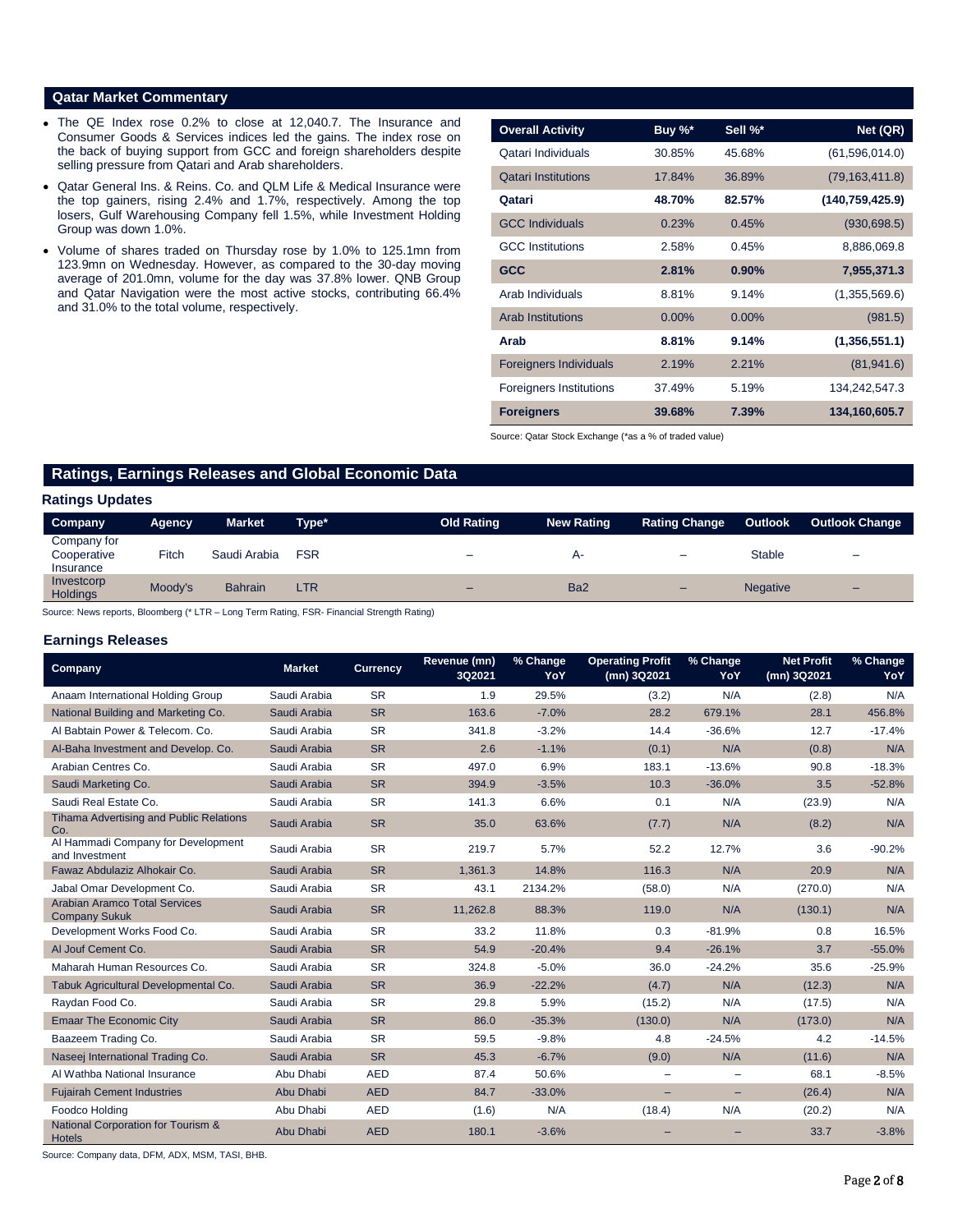### **Global Economic Data**

| <b>Date</b> | <b>Market</b> | <b>Source</b>                            | <b>Indicator</b>                     | <b>Period</b> | <b>Actual</b> | <b>Consensus</b> | <b>Previous</b> |
|-------------|---------------|------------------------------------------|--------------------------------------|---------------|---------------|------------------|-----------------|
| $12 - 11$   | US            | <b>Bureau of Labor Statistics</b>        | <b>JOLTS Job Openings</b>            | Sep           | 10438k        | 10300k           | 10629k          |
| $11 - 11$   | <b>UK</b>     | <b>UK Office for National Statistics</b> | Monthly GDP (MoM)                    | <b>Sep</b>    | 0.60%         | 0.40%            | 0.20%           |
| $11 - 11$   | UK            | UK Office for National Statistics        | GDP QoQ                              | 3Q            | 1.30%         | 1.50%            | 5.50%           |
| $11 - 11$   | <b>UK</b>     | <b>UK Office for National Statistics</b> | <b>GDP YoY</b>                       | 3Q            | 6.60%         | 6.80%            | 23.60%          |
| $11 - 11$   | UK            | UK Office for National Statistics        | Private Consumption QoQ              | 3Q            | 2.00%         | 3.10%            | 7.20%           |
| $11 - 11$   | <b>UK</b>     | <b>UK Office for National Statistics</b> | Government Spending QoQ              | 3Q            | 0.90%         | 0.70%            | 8.10%           |
| $11 - 11$   | UK            | UK Office for National Statistics        | Gross Fixed Capital Formation QoQ    | 3Q            | 0.80%         | 2.40%            | 0.80%           |
| $11 - 11$   | <b>UK</b>     | <b>UK Office for National Statistics</b> | <b>Exports QoQ</b>                   | 3Q            | $-1.90%$      | $-1.50%$         | 6.20%           |
| $11 - 11$   | UK            | UK Office for National Statistics        | Imports QoQ                          | 3Q            | 2.50%         | 3.40%            | 2.40%           |
| $11 - 11$   | <b>UK</b>     | <b>UK Office for National Statistics</b> | <b>Industrial Production MoM</b>     | <b>Sep</b>    | $-0.40%$      | 0.20%            | 1.00%           |
| $11 - 11$   | UK            | UK Office for National Statistics        | <b>Industrial Production YoY</b>     | Sep           | 2.90%         | 3.10%            | 4.00%           |
| $11 - 11$   | <b>UK</b>     | <b>UK Office for National Statistics</b> | <b>Manufacturing Production MoM</b>  | <b>Sep</b>    | $-0.10%$      | 0.20%            | 0.30%           |
| $11 - 11$   | UK            | UK Office for National Statistics        | Manufacturing Production YoY         | Sep           | 2.80%         | 3.10%            | 4.10%           |
| $12 - 11$   | <b>EU</b>     | Eurostat                                 | <b>Industrial Production SA MoM</b>  | <b>Sep</b>    | $-0.20%$      | $-0.50%$         | $-1.70%$        |
| $12 - 11$   | EU            | Eurostat                                 | <b>Industrial Production WDA YoY</b> | Sep           | 5.20%         | 4.10%            | 4.90%           |
| $12 - 11$   | Germany       | <b>German Federal Statistical Office</b> | <b>Wholesale Price Index MoM</b>     | Oct           | 1.60%         | --               | 0.80%           |
| $12 - 11$   | Germany       | <b>German Federal Statistical Office</b> | Wholesale Price Index YoY            | Oct           | 15.20%        | ۰.               | 13.20%          |
| $11 - 11$   | Japan         | Bank of Japan                            | PPI YoY                              | Oct           | 8.00%         | 7.00%            | 6.40%           |
| $11 - 11$   | Japan         | Bank of Japan                            | <b>PPI MoM</b>                       | Oct           | 1.20%         | 0.40%            | 0.30%           |
| $12 - 11$   | India         | India Central Statistical Organisation   | <b>Industrial Production YoY</b>     | <b>Sep</b>    | 3.10%         | 4.80%            | 12.00%          |
| $12 - 11$   | India         | India Central Statistical Organisation   | <b>CPI YoY</b>                       | Oct           | 4.48%         | 4.41%            | 4.35%           |

Source: Bloomberg (s.a. = seasonally adjusted; n.s.a. = non-seasonally adjusted; w.d.a. = working day adjusted)

# **News**

#### **Qatar**

- **QGRI discloses a judgment on Lawsuit –** Pursuant to the Company's disclosure on the registration of the Company Lawsuit No. 2/2021 against Al Sari Trading Company and others on 04 January 2021, Qatar General Insurance and Reinsurance Company (QGRI) disclosed the judgment of the "Court of First Instance – circuit number 10" issued on 31 October 2021 of the rejection of the Lawsuit in its current state and obliged the claimants to pay the Lawsuit fees. (QSE)
- **Resignation of two Board Members of Al Faleh Educational Holding –** Al Faleh Educational Holding discloses the resignation of both Professor Jennifer Rosemary Harrow and Professor Paul William Palmer from the membership of the Company's Board of Directors for retirement purposes and overseas residency. The Company's Board of Directors and the Executive Management express their sincere gratitude and appreciation to Professor Jennifer Rosemary Harrow and Professor Paul William Palmer for all their valuable efforts and contributions during their membership in the Company's Board of Directors. (QSE)
- **Qatar Tax Agency Extends 2020 Corporate Tax Filing Deadline for Certain Taxpayers Due to Coronavirus –** The Qatari Public Revenues and Tax Department March 24 issued Circular No. 1, announcing a two-month extension of the 2020 corporate income tax filing deadline for taxpayers whose accounting period ends after April 30, 2021. The deadline extension doesn't apply to petroleum and petrochemical companies. (Bloomberg)
- **Fisheries sector allowed subsidy –** The Ministry of Municipality will be giving the local fishermen subsidies and support to the tune of QR29.7mn until 2023 in the form of fuel and crushed ice, local Arabic daily Arrayah reported. Ismail Al-Sheikh, Head of the fishermen affairs section at the Ministry Municipality, said QR16.8mn have been allocated in the form of fuel subsidies for 438 fishing vessels, and 164 fishing boats. The ice subsidy is to the value of QR12.951mn. Agreements are signed in this regard by the ministry's Agriculture Affairs and

Fisheries Sector with Qatar Fuel Company, Al Wakra Port Ice Factory, and Doha Imports and Exports Centre in order to encourage fishermen and support the national food security strategy. (Gulf-Times.com)

- **Qatar, US discuss boosting strategic partnership –** The State of Qatar and the US held the fourth Qatar-US Strategic Dialogue in Washington, on November 12 and 13, 2021, headed by Deputy Prime Minister and Minister of Foreign Affairs HE Sheikh Mohammed bin Abdulrahman Al Thani and the US Secretary of State H E Antony Blinken. In a joint statement after the dialogue, Qatar and the US said the dialogue is "a testament to our strong partnership. This year's dialogue addressed regional and global issues, and advanced bilateral cooperation in the areas of health, humanitarian assistance, international development, labor and human rights, security cooperation, climate change, trade and investment, culture, and education. (Peninsula Qatar)
- **Qatar, US enjoy robust trade and investment relationship –** Qatar and US have vast commercial synergies in terms of value proposition for investors. The enduring friendship between the two countries encompass robust trade and investment relationship which only stands to advance further in both of the near and long term, said a top official during an event hosted by Doha Bank jointly with US Embassy in Doha, entitled 'US – Qatar Bilateral Cooperation and Opportunities in Trade and Investment'. Fahad Al Dosari, Qatar's Commercial Attaché to the US, gave an overview of bilateral trade and investment opportunities between Qatar and US. He said, "The bilateral trade and investment relations between the two countries were formed in 1973 with the opening of US Embassy in Doha and have since developed into an astounding \$200bn value to date. Qatar and US are top trading partners with two-way goods trade accounting to \$8.2bn value in 2019 alone highlighting that the US was Qatar's number one source of import and currently Qatar's investment and trade with the US support more than 800,000 American jobs. Moreover, Qatar is on its way to growing its economy according to the latest IMF data making it a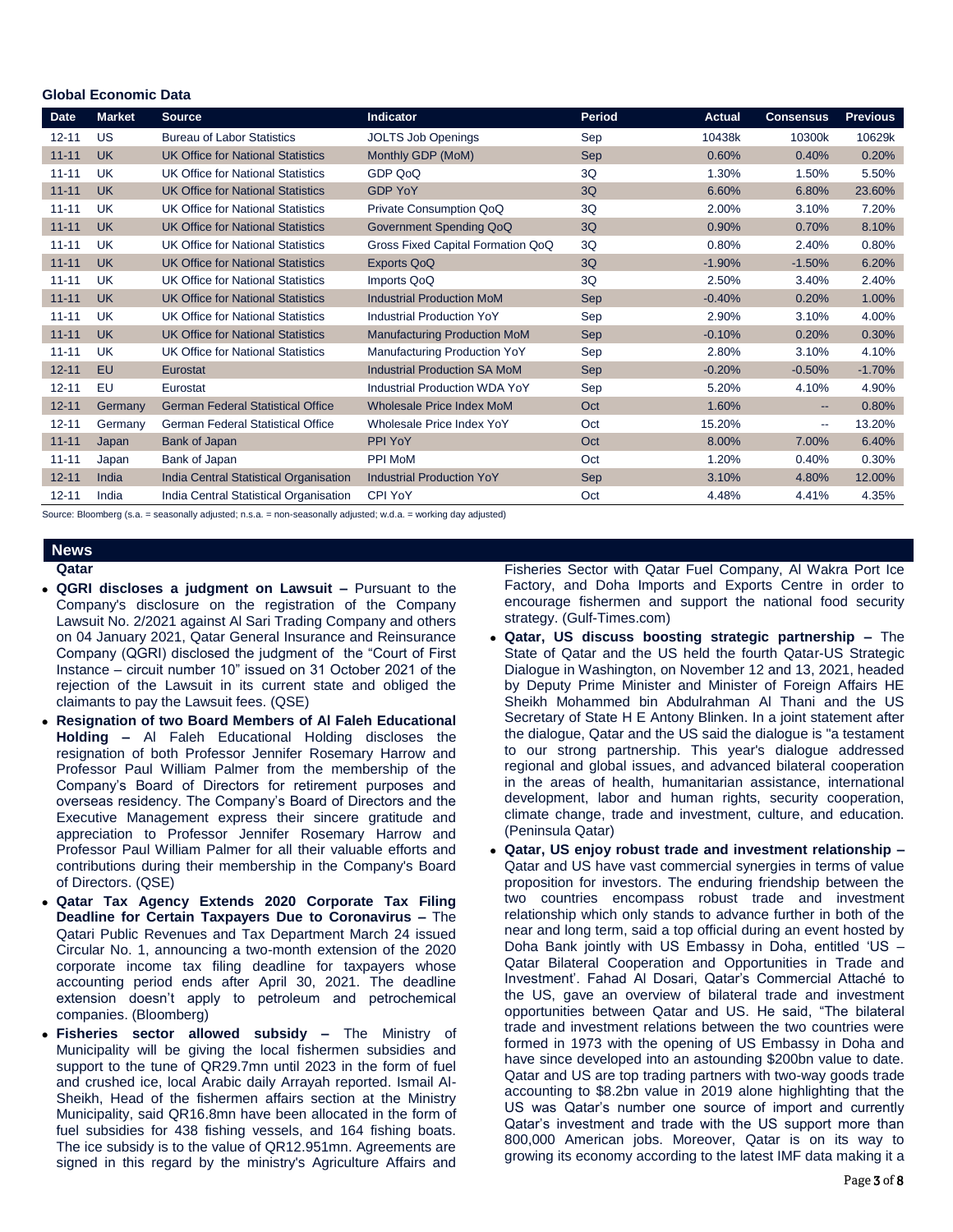stronger eco-nomic partner for decades to come. (Peninsula Qatar)

- **Al-Khater: Qatar becoming a regional hub for technological innovation –** HE the Undersecretary at the Ministry of Commerce and Industry chaired the Economic and Commercial Cooperation Session organized within the fourth annual Qatar-US Strategic Dialogue, in Washington DC. Qatar is becoming a regional hub for technological innovation and the country has created special economic zones to attract foreign capital, particularly in logistics, FinTech, and advanced manufacturing, said HE the Undersecretary at the Ministry of Commerce and Industry, Sultan bin Rashid Al-Khater. These distinct commercial areas provided significant fiscal and regulatory incentives, in addition to infrastructure support, Al-Khater noted. He was chairing the Economic and Commercial Cooperation Session organized within the fourth annual Qatar-US Strategic Dialogue, in Washington DC. Qatar, he said was pursuing economic diversification to gradually reduce its dependence on hydrocarbon industries, and move toward a knowledge-based economy. The country will continue to expand and modernize its world-class transportation and communications infrastructures to bolster trade and logistics. Al-Khater indicated that Qatar hosted about 120 wholly-owned US companies, and some 640 US- Qatar joint ventures. (Gulf-Times.com)
- **PSA: Qatar's construction and realty sector prospects appear to be brighter outside Doha –** The prospects for the construction and realty sector appear to be brighter, especially outside the capital of Qatar, as there was strong year-on-year surge in the building permits issued in five municipalities in October 2021 compared with an overall decline at the national level, according to the official statistics. The total number of building permits issued in the country this October saw a 6.3% decline year-on-year whereas Umm Slal recorded the highest growth of 42.9%, Al Khor (25%), Al Shahaniya (20%), Al Wakra (16.7%) and Al Shamal (14.3%). In the case of Al Daayen, Doha and Al Rayyan, there was a decrease of 28.7%, 22% and 13.8% respectively in the review period. Qatar issued a total of 685 building permits in October 2021 with Al Rayyan, Al Wakra and Al Daayen municipalities together constituting as much as 65% of the total; said the figures released by the Planning and Statistics Authority (PSA). (Gulf-Times.com)
- **QIBK ranked 'Strongest Bank in Qatar', '2nd Strongest Islamic Bank in the World' –** Qatar Islamic Bank (QIBK) emerged as 'Strongest Bank in Qatar', 'Fourth Strongest Bank in the Middle East', 'Strongest Islamic Bank in Qatar, and 'Second Strongest Islamic Bank in the World' in the Asian Banker's '2021 Rankings for the 500 Strongest Banks'. In this year's The Asian Banker Strongest Banks by Balance Sheet evaluation, QIBK sustained its financial strength and is now the 'Strongest Bank in Qatar' and "fourth in the Middle East." QIBK remained on top of the ranking of the strongest Islamic banks as the 'Strongest in Qatar' and is now the 'Second Strongest Islamic Bank in the World'. The bank's performance was evaluated through six key indicators weighted by their relative importance: scale of the banks' assets relative to domestic gross domestic product (GDP), balance sheet growth of net finance and deposits, risk management of the bank's operations, profitability and its sustainability, strength and credibility of finance disbursed, and liquidity of assets to meet adverse events requiring cash outflow. The new rankings are a testament to QIBK's strong and steady financial performance over the past year and its ability to withstand business despite the challenges imposed by the global pandemic. Over the past years, QIBK has been setting the benchmark for Islamic banks in the region with innovative products offering customers a seamless banking experience. (Gulf-Times.com)
- **QIIK launches advanced digital payment solution 'QMP Merchant' e-wallet –** Qatar International Islamic Bank (QIIK) has launched its "most advanced" digital payment solution for merchants- 'QMP Merchant' e-wallet, which gives customers the ability to conduct seamless transactions through Qatar's Mobile Payment system with the simple use of QR codes. This solution conveniently allows payments to be processed round-the-clock through mobile phones without the need for credit cards or Point of Sale (POS) devices. The merchant e-wallet represents a cutting edge reliable digital solution that falls under the list of services approved by Qatar Central Bank (QCB) to promote digital economy and increase financial transaction security, while reducing reliance on cash. As such, QMP Merchant ewallet offers customers a new viable option by which they can pay for their transactions, seamlessly and conveniently through their phones without having to go through POS devices. QMP Merchant payments are very fast and secure and they are made directly through mobile phones. Additionally, subscribing to the service is very easy. All that customers need to do is visit one of QIIK's branches across the country and have the QIIK QMP Merchant app downloaded and installed on their phone. (Gulf-Times.com)
- **Hospitality Qatar seeks to support initiatives ahead of 2022 World Cup –** The sixth edition of Hospitality Qatar concluded on Thursday evening with the participation of 31 countries, 170 exhibitors and more than 11,000 visitors. Held from November 8 to 11 at the Doha Exhibition and Convention Center, the event convened suppliers, investors, policymakers, and professionals from the travel and hospitality sector to explore new markets and investments opportunities, exchange insights, and discuss recent advancements in the industry. Hospitality Qatar 2021 mirrored the success of its previous editions in playing a major role in boosting Qatar's initiatives to diversify the economy with the tourism and hospitality sector as one of the key drivers of market growth and advancements. FIFA World Cup 2022 is expected to bring 1.5mn visitors to the country, which increases the demands in the tourism and hospitality sector. Hospitality Qatar seeks to support the industry's initiatives and preparations ahead of the World Cup. (Gulf-Times.com)
- **Real Estate trading volume exceeds QR255mn during October 31 to November 4 –** The volume of real estate transactions in the sales contracts registered with the Real Estate Registration Department at the Ministry of Justice during the period from October 31 to November 4 amounted to QR 255,036,077. According to the weekly bulletin issued by the Department, the list of real estate sold includes plots of land, housing, residential buildings, commercial buildings, and a residential complex. Sales were concentrated in the municipalities of Al Rayyan, Doha, Umm Salal, Al Daayen,Al Wakrah, Al Shamal, Al Khor, and Al Dhakira. The volume of real estate trading during the period from October 24 to 25 reached QR 411,659,832. (Bloomberg)
- **FERW praises Qatar's bid to host 2022 World Cup –** FIFA Ethics and Regulations Watch (FERW) hailed the measures taken by Qatar to host the 2022 World Cup. It also praised the significant improvements in workers' rights and the legislative and legal measures, stressing that these are in the interest of preserving the workers' dignity. FERW confirmed that Qatar presents a role model in dealing with the hosting file. It indicated that its observations on the ground proved the falseness of the allegations circulated by some foreign media, pointing out that the Qatari model is a guide for all countries. FERW issued its report on this file after its recent visit to Doha. (Gulf-Times.com)
- **IATA Chief: Qatar Airways plays key role providing lifeline to many during Covid-19 pandemic –** Qatar Airways played a key role providing lifeline to many during the pandemic,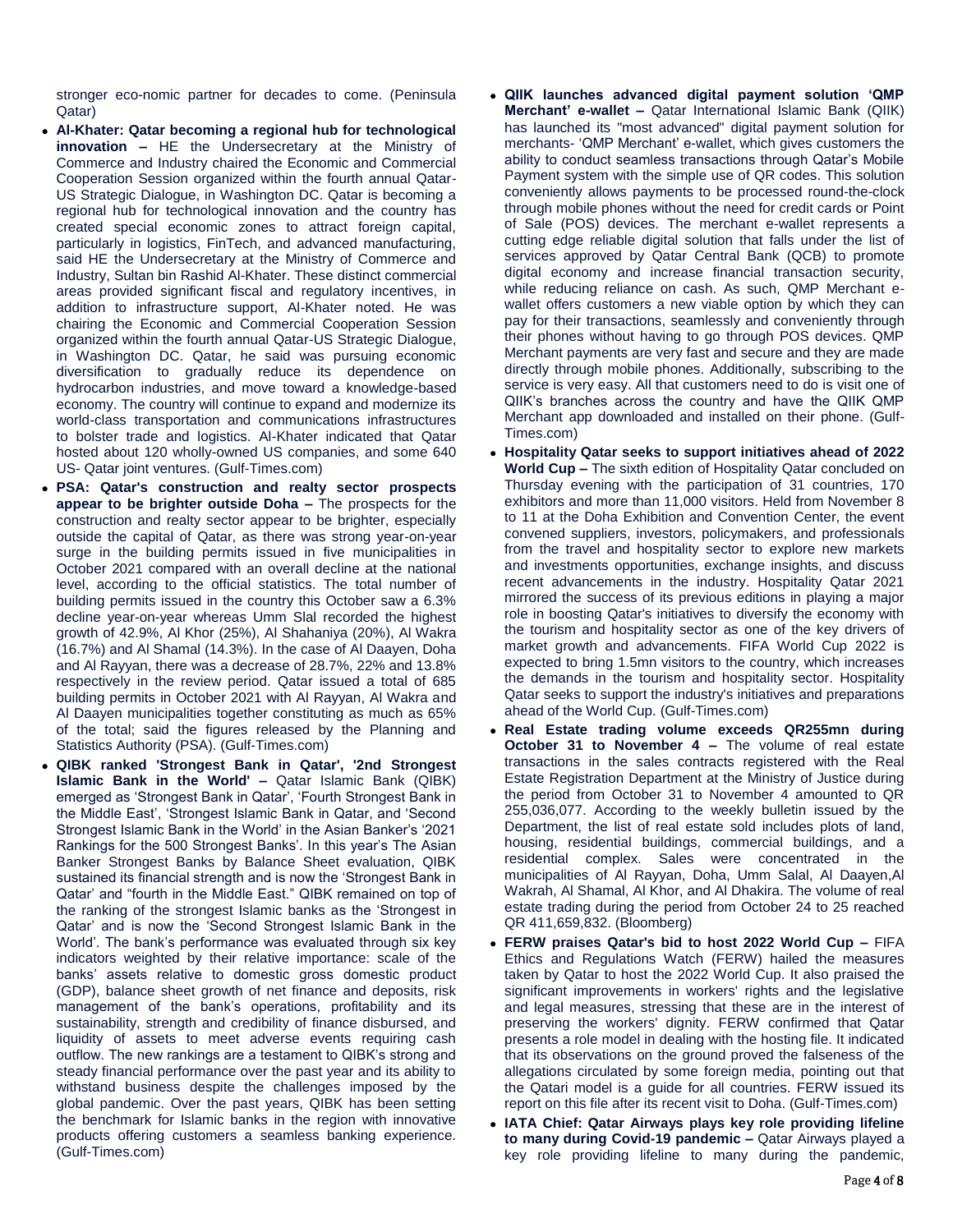delivering vaccines, PPE, medical equipment and even ecommerce, according to IATA director general Willie Walsh. "Qatar Airways and the region's other carriers – Emirates and Etihad played a critical role in this mammoth task by keeping flying throughout the crisis," Walsh said while addressing the 54th AGM of Arab Air Carriers Organisation (AACO) in Doha recently. "For the airlines based in this region we are estimating a cumulative loss of \$6.8bn for this year, with an improvement to \$4.6bn in losses for next year. We are, however, past the worst point. And we can see a path towards normality. The cargo business is already operating at 9% above pre-crisis levels, and in the Middle East 18%." He said it was no secret that Covid-19 devastated the aviation industry. In 2020, airlines globally lost \$138bn. Losses will drop to \$52bn this year. "And we expect a further reduction to a \$12bn loss in 2022. Add that up, and the toll that Covid-19 will take on industry finances tops \$201bn," the IATA Chief said. (Gulf-Times.com)

- **Qatar Airways says profitable, to keep expanding –** Qatar Airways is profitable and plans to keep expanding, Chief Executive Akbar Al Baker said. It plans to return to a pre-crisis network of 180 destinations and then resume prior expansion, he told a news conference. The airline says it has over 140 destinations now. However, Qatar Airways has been "damaged" by the grounding of some A350 jets in a dispute with Airbus, he said after a meeting of the Arab Air Carriers Organization in Doha. The airline said in August it had taken 13 A350s out of service because of problems with the surface of the fuselage. (Reuters)
- **QA becomes first carrier to join IATA CO2NNECT platform –** In partnership with the International Air Transport Association (IATA), Qatar Airways Cargo, the freight division of Qatar Airways Group, will become the first cargo carrier to join the IATA CO2NNECT platform and offer a customized environmental solution for its clients. Kuehne Nagel, one of the world's leading freight for-warders, will be the launch customer for the platform, in line with their commitment to sustainability. (Peninsula Qatar)
- **Al Baker: HIA expansion to be over ahead of time –** The expansion work of Hamad International Airport will be completed one month ahead of the schedule in September next year, Qatar Airways Group CEO Akbar Al Baker said. Talking to media persons at a press conference on the occasion of the 54th annual general meeting of the Arab Air Carriers Organization (AACO) in Doha, Baker said, "When it comes to the expansion of Hamad International Airport, we are on target. We are on course to increase our capacity by 20mn passengers to cater to over 58mn passengers prior to 2022 FIFA World Cup in Qatar." "It is a world-class facility that we are putting up and as a matter of fact, we don't want to be number two anymore. We want to be always the best airport in the world. And this is what we will deliver when we open the expansion that is supposed to be completed by September next year," he said. "At the moment we are one month ahead of schedule. We measure the performance of our contractors very closely and we make sure that we are not going to sleep even considering that we were impacted by the COVID-19 pandemic," he said. About the number of visitors during the 2022 FIFA World Cup, he said, "We are expecting more than 1.5mn people to visit Qatar during 2022 FIFA World Cup. We will stick to all the undertakings we have given to FIFA. We will give them an experience that will be second to none," he said. (Qatar Tribune)
- **Al-Baker: Adequate SAF supply will help airlines meet emission targets faster –** Qatar Airways Group Chief Executive HE Akbar Al-Baker has said "refining companies should provide adequate sustainable aviation fuel so that the airline industry could buy SAF and meet the emission targets

even faster." "Right now adequate quantities of SAF are not available. At Qatar Airways, we have contacted many refining companies, but they are unable to provide us the quantities of alternate fuel that we want," Al-Baker said at a media event on the sidelines of the 54th Annual General Meeting of Arab Air Carriers Organization (AACO) at the Sheraton Grand Doha. Al-Baker said the aviation industry has been "unjustly targeted" as being "responsible" for majority of the emissions. (Gulf-Times.com)

### **International**

- **Biden plans big infrastructure bill signing; GOP backers face death threats –** The White House is planning a big ceremony on Monday for President Joe Biden's signing of the \$1tn infrastructure bill Monday with Republican lawmakers, amid a toxic political climate in the US. Officials are considering holding the event on the expansive White House South Lawn, where the presidential helicopter lands, to accommodate a large crowd invited to celebrate one of the president's biggest legislative achievements to date, a person familiar with the planning said. The White House said Biden will be joined by lawmakers who helped write the legislation and "a diverse group of leaders who fought for its passage across the country, ranging from governors and mayors of both parties to labor union and business leaders." The bill was written largely by a core bipartisan group of 10 Senate lawmakers, led by Democratic Senator Kyrsten Sinema and Republican Senator Rob Portman. The House of Representatives passed the measure last week with the aid of 13 Republicans. It is expected to create jobs across the country by giving out billions of dollars to state and local governments to fix crumbling bridges and roads, and expanding broadband internet access to million of Americans. (Reuters)
- **UMich: US consumer sentiment plunges to 10-year low on inflation worries –** US consumer sentiment plunged in early November to the lowest level in a decade as surging inflation cut into households' living standards, with few believing policymakers are taking sufficient steps to mitigate the issue, a widely followed survey published on Friday showed. The University of Michigan's Consumer Sentiment Index plunged to 66.8 in its preliminary November reading from October's final reading of 71.7. That was the lowest level since November 2011 and was far short of the median estimate among economists of 72.4 in a Reuters poll. (Reuters)
- **US workers quitting reaches record high, job openings edge down in September –** The number of Americans voluntarily quitting their jobs rose to a record high in September while job openings stayed stubbornly above pre-pandemic levels, a sign that businesses may have to continue to raise wages in order to attract workers. The Labor Department's monthly Job Openings and Labor Turnover Survey, or JOLTS report, released on Friday, reflects an uneven economy with strong demand grinding against labor and goods shortages, driving overall inflation to its biggest annual gain in 31 years. Wage inflation shows few signs of abating even as the daily case rate of coronavirus infections ebbs, with employers in almost every industry competing to lure workers and three million fewer people in the labor force compared to prepandemic levels. The scramble for workers boosted wage growth to an annual increase to 4.9% in October, although this has been outstripped by overall inflation, leading to a fall in real earnings. A separate survey by the University of Michigan, also on Friday, showed consternation among consumers with sentiment on the economy falling to a decade low, with few believing policymakers are taking sufficient steps to tackle inflation. Quits rose by about 164,000 in September, lifting the total to a record high of 4.4mn. The quits rate is seen as a good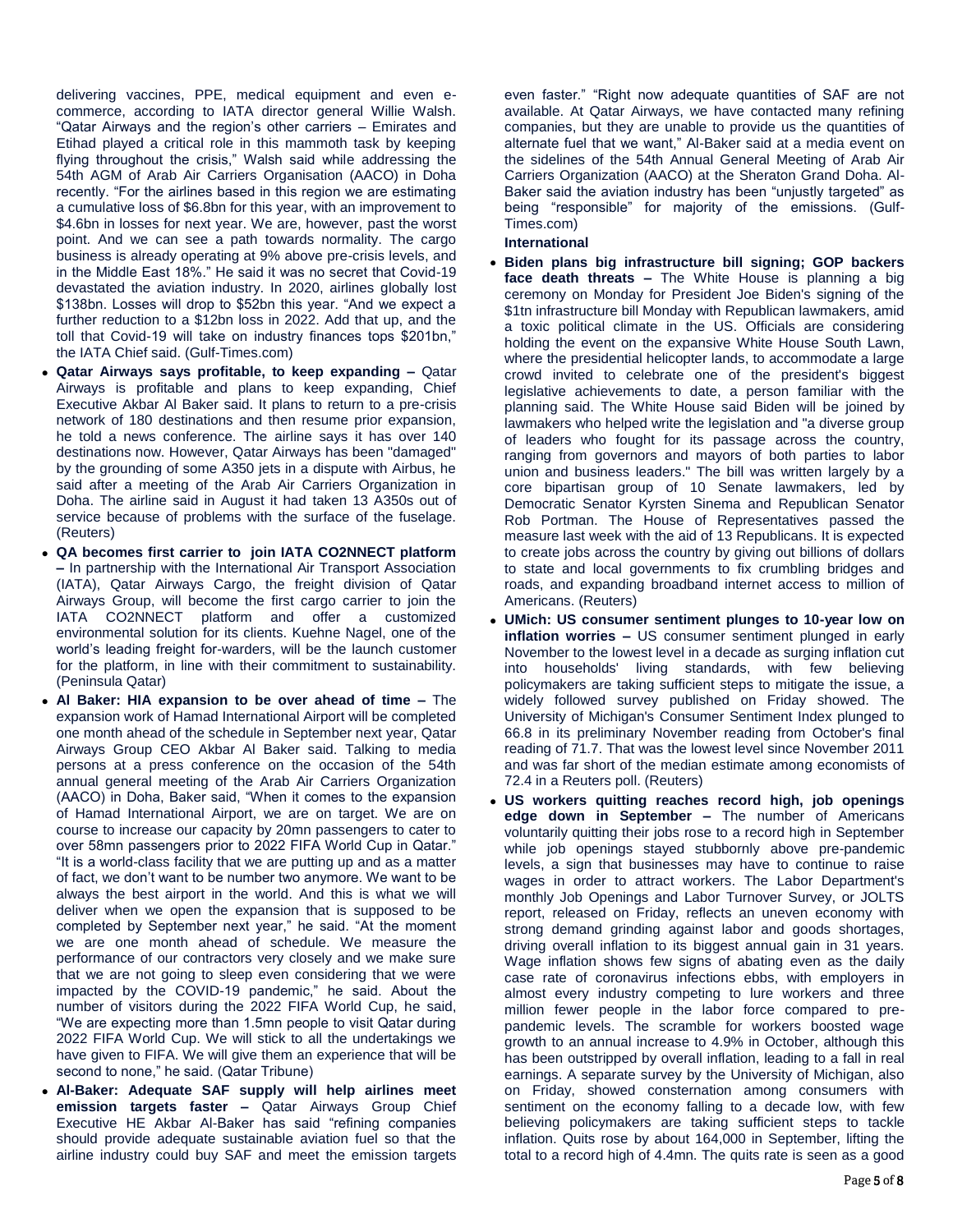measure of labor market confidence as workers leave when they are more secure in their ability to find a new job. (Reuters)

- **Sluggish UK economy falls behind the G7 pack again –** Britain's economic recovery from the coronavirus pandemic lagged behind that of other rich nations in the July-September period, according to official data on Thursday which underscored the interest rate dilemma facing the Bank of England. Gross domestic product grew by 1.3%, the weakest three-month growth since Britain was under lockdown in early 2021. The Bank of England and a Reuters poll of economists had forecast an expansion of 1.5%. The Office for National Statistics said Britain's economy remained 2.1% smaller than it was at the end of 2019, a bigger shortfall than in fellow Group of Seven countries Germany, Italy and France. The US has already surpassed its pre-crisis size. Canada and Japan, the other G7 members, have yet to report third quarter growth data but had already regained more ground by the second quarter than Britain had achieved by the third quarter. Thursday's data showed British GDP grew by 0.6% in September - stronger than a forecast of 0.4% in the Reuters poll - but estimates for previous months were revised lower. GDP in July fell by 0.2%, a bigger decline than a previously estimated fall of 0.1%, while output in August was shown rising by just 0.2%, weaker than an originally reported 0.4%. (Reuters)
- **RICS: UK house prices soar again, fueled by dearth of sellers –** House price inflation in Britain picked up last month, propelled by a shortage of sellers that suggested further price rises lie ahead, a closely watched survey showed. The Royal Institution of Chartered Surveyors said a net balance of 70% of its members reported an increase in house prices last month, up from a revised 69% in September. A Reuters poll of economists had pointed to a reading of 65%. The October survey showed the first increase in the house price balance since May. Other surveys have also pointed to continued house price growth since July when a year-long exemption from the stamp duty tax on house purchases was halved in scale in England and Northern Ireland and expired altogether in Wales. Scotland ended the incentive in April and it expired in its entirety in England and Northern Ireland at the end of September. (Reuters)
- **ECB survey: Eurozone consumers expect inflation to fall back after spike –** Eurozone consumers expect prices in the bloc to grow by 3% in the next 12 months before easing back to the European Central Bank's 2% goal, an ECB survey showed. Eurozone inflation hit 4.1% in October and economists have started to warn it could stay above the ECB's target next year as higher energy costs and supply disruptions feed into wage and price expectations. The results of the poll may cement the ECB's belief that the current surge in the cost of living is temporary because households are not bracing for it to continue after next year. The median respondent in the ECB's Consumer Expectations Survey saw annual price growth at 3% for the coming 12 months and at 2% per year for the next three years. The survey also showed that households did not see this bout of inflation coming. The October 2020 poll put both one-year and three-year-ahead inflation at 2%, where they have generally hovered since the survey was launched in April 2020. This confirmed that households are poor at predicting inflation, a long known fact in the economic profession. But it also showed that the ECB had managed to anchor their expectations around its official goal, which may give ammunition to policy hawks who want to wind down the ECB's bond-buying programs. The ECB interviewed around 10,000 consumers in Germany, France, Italy, Spain, the Netherlands and Belgium using an online poll. (Reuters)
- **Putin: Russian economy to grow by up to 4.7% in 2021 –** The Russian economy was on track to post its strongest growth in 13 years and expand by 4.7% in 2021, President Vladimir Putin said on Friday, voicing a more optimistic forecast than those of the central bank and the government. The Russian oildependent economy has already recovered to pre-pandemic levels after falling 3% in 2020, its sharpest contraction in 11 years. But its further expansion may face headwinds from higher interest rates and external shocks. "In 2021, according to our estimates, it [economic growth] will reach up to 4.7%. Certainly, it's not the highest growth in the region but not the lowest. This is quite a good result for our economy," Putin said. Such economic growth would be the strongest since 2008 when Russia's gross domestic product grew by 5.2% before falling by 7.8% next year. The economy ministry has predicted 4.2% growth this year, while the central bank expects expansion of 4.0%-4.5% and then a slowing to 2.0%-3.0% in 2022. (Reuters)
- **Bolsonaro extends Brazil payroll tax breaks for two years –** Brazilian President Jair Bolsonaro plans to extend payroll tax exemptions for 17 sectors of the economy for another two years, sacrificing government revenue to avoid exacerbating doubledigit unemployment. Bolsonaro announced the extension on Thursday after meeting representatives of the private sector that would benefit. The payroll exemption covers many of the most work-intensive sectors, such as civil construction, textile and footwear producers, transportation and communications firms. Many businesses had threatened layoffs if the exemptions, first granted in 2014, were left to expire at the end of 2021. A record number of Brazilians are out of the workforce completely and the unemployment rate was 13.2% in the three months through August, according to official statistics agency IBGE. Economy Minister Paulo Guedes and his team, struggling to find fiscal resources to avoid deepening Brazil's budget deficit, resisted the extension that is estimated to cost at least 8bn Reais (\$1.48bn) annually. In return for the tax exemption, Bolsonaro asked the business leaders he met with to support legislation he is pushing through Congress in order to loosen fiscal constraints. The proposed constitutional amendment, which cleared the lower house on Tuesday, would allow the government to spend an additional 92bn Reais (\$16.5bn) next year, allowing it to double social welfare spending ahead of elections. Lower house lawmakers are also considering a bill, which has already cleared the Finance Committee, which would extend the payroll tax exemptions for four years through 2026. (Reuters)

## **Regional**

- **OPEC says high prices to dampen pace of oil demand recovery –** OPEC on Thursday cut its world oil demand forecast for the last quarter of 2021 as high energy prices curb the recovery from COVID-19, delaying the timeline for a return to pre-pandemic levels of oil use until later in 2022. The OPEC in a monthly report also raised its supply forecast from US shale producers next year, a potential headwind to the efforts of the group and its allies, known as OPEC+, to balance the market. OPEC said it expects oil demand to average 99.49mn bpd in the fourth quarter of 2021, down 330,000 bpd from last month's forecast. The year's demand growth forecast was trimmed by 160,000 bpd to 5.65mn bpd. (Reuters)
- **Four Saudi firms added to MSCI Small-Cap-Index –** US analytics firm MSCI added four Saudi firms to the Small Cap Index in its semi-annual Index Review, raising the number of constituents from the Kingdom to 52, Argaam reported. The New York-based company added Alkhorayef Water and Power Technologies Co. (AWPT), Astra Industrial Group, Ataa Educational. Co. and National Company for Learning and Education (NCLE). No company was included in the Leading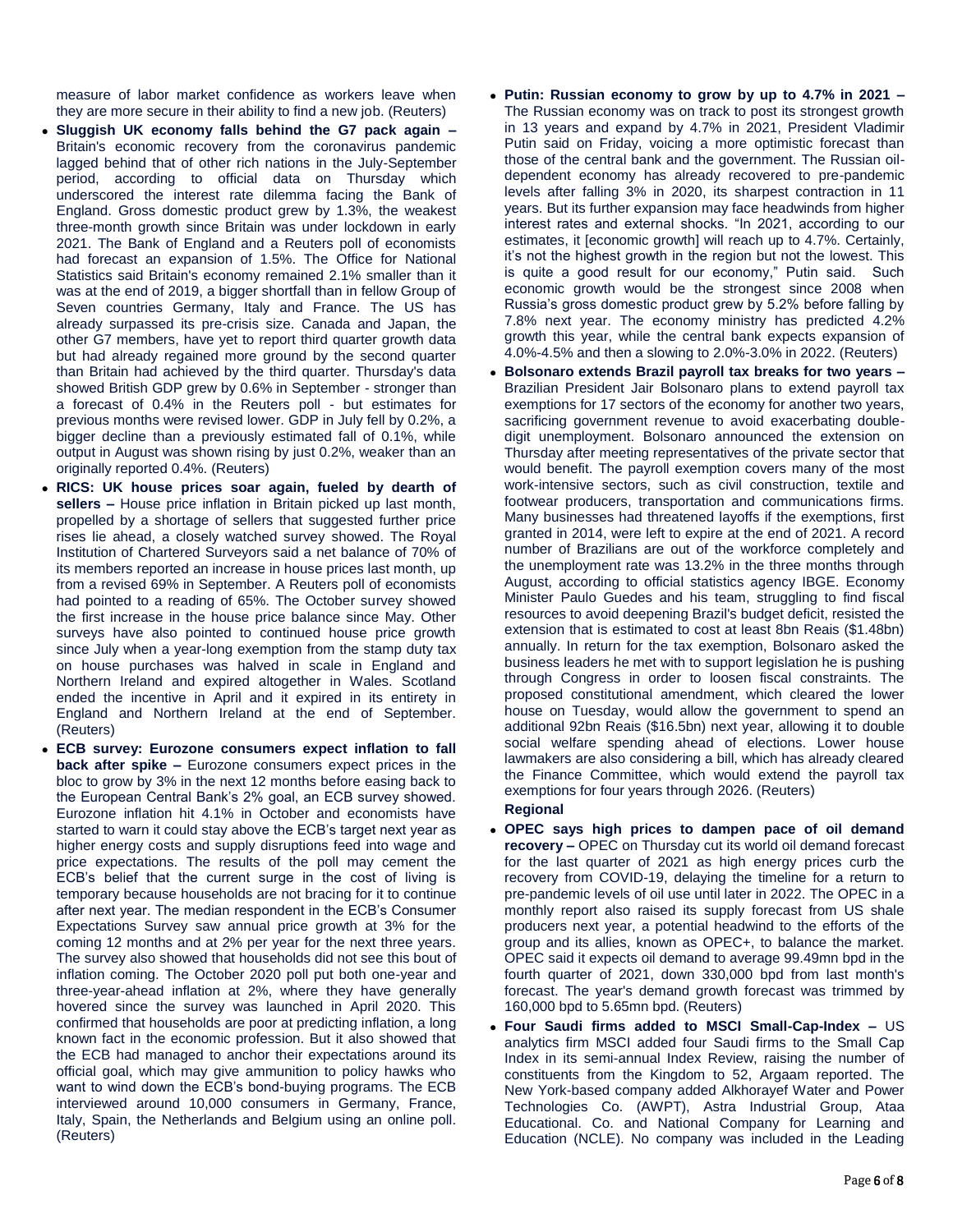Companies Index. The total number of Saudi-listed companies under this classification remained unchanged at 34. (Zawya)

- **Saudi stock market larger than country's economy, says CMA chief –** The Saudi stock market is now larger than the Kingdom's entire economy — even without taking Aramco into consideration, the Capital Market Authority (CMA) chairman has said. Speaking during a session organized by the Saudi Economic Association (SEA), Mohammed El-Kuwaiz revealed there are a further 54 listing applications pending — 31 of which are direct listings — as he highlighted the strength of the Tadawul. With Aramco added, Tadawul's size is four times that of the economy, El-Kuwaiz said. (Zawya)
- **Sources: Saudi Aramco to supply full term oil volumes to several Asian buyers –** Saudi Aramco, the world's top exporter of crude oil, has notified at least six Asian customers it will supply full term volumes in December, people with knowledge of the matter said on Thursday. The allocations come after Saudi Arabia more than doubled the price differential of its flagship crude to Asia in December from November, exceeding market expectations and sending a bullish signal to global markets, traders have said. The market is "already tight, that's why Saudi didn't hesitate to raise the OSPs so much", said one of the sources, who all sought anonymity, as they are not authorized to speak to the media. (Reuters)
- **Saudi Arabia's Almunajem Foods announces intention to go public –** Saudi Arabia's Almunajem Foods on Thursday announced its intention to go public followed by a stock market listing. Riyadh-based Almunajem – which imports, markets distribute and produces frozen, chilled and dry foods – is one of the largest food companies in the kingdom. Almunajem's IPO will involve a sell-down of 18mn existing shares amounting to a float of 30% of the company, it said in a statement. (Reuters)
- **UAE to list 'Salik' road toll system on Dubai financial market –** The UAE plans to list Dubai's "Salik" road toll system on the Dubai financial market, its finance minister Maktoum Bin Mohammed said on Twitter on Saturday. The UAE was taking the step in order to diversify the government companies which are listed on the market, he added. (Reuters)
- **Mubadala capital names Lee Wanie as head of sales & distribution –** Lee Wanie to lead distribution efforts on a global basis across private equity, public equities, venture capital and Brazil focused investment business. He was previously managing director, head of US distribution & consultant relations at BMO Global Asset Management. (Bloomberg)
- **Dubai-Italy trade hits \$4.31bn in H1 2021 –** The UAE and Italy have always had strong trade relations and 2021 will end on stronger note as trade figures for first-half indicate solid growth. Dubai Customs on Thursday participated in a panel organised by the Italian Business Council on the future trends of exports and imports in the GCC. Rashid Al Muhairi, head of the customs procedures section at the tariff and origin department, Dubai Customs, delivered a presentation on the development of Dubai trade with Italy, which grew 81.7% in 10 years to Dh26.68bn in 2020 from Dh14.68bn in 2010. (Zawya)
- **Emaar Properties, Emaar Malls merger to proceed on November 21 –** Dubai developer Emaar Properties and its shopping Centre unit Emaar Malls will go ahead with the merger at the end of the trading session on November 21, the two companies said in a statement to Dubai Financial Market (DFM) on Thursday. The announcement comes as the two entities received no objections and met all the conditions regarding the planned merger. The boards of the two companies, which trade as Emaar and Emaar Malls on DFM, first announced their intention to merge in March. (Zawya)

 **Kuwait budget deficit hits record KWD10.8bn –** Kuwait recorded a deficit of KWD10.8bn in the 2020-2021 fiscal year, a surge of 174.8%, which is the highest budget deficit in the country's history, according to a report by the Kuwaiti Finance Ministry. Revenues amounted to KWD10.5bn in the fiscal year ended in March 31, a decrease of 39% from the previous year, while spending amounted to KWD21.3bn, an increase of 0.7%. In June, the Kuwaiti parliament approved the 2021-2022 budget proposed by the government in January, which forecasted spending of KWD23.05bn and a deficit of KWD12bn. The Ministry said that oil revenues fell 42.8% in 2020-21 to KWD8.8bn, while other revenues fell 6.5% to KWD1.7bn. (Zawya)